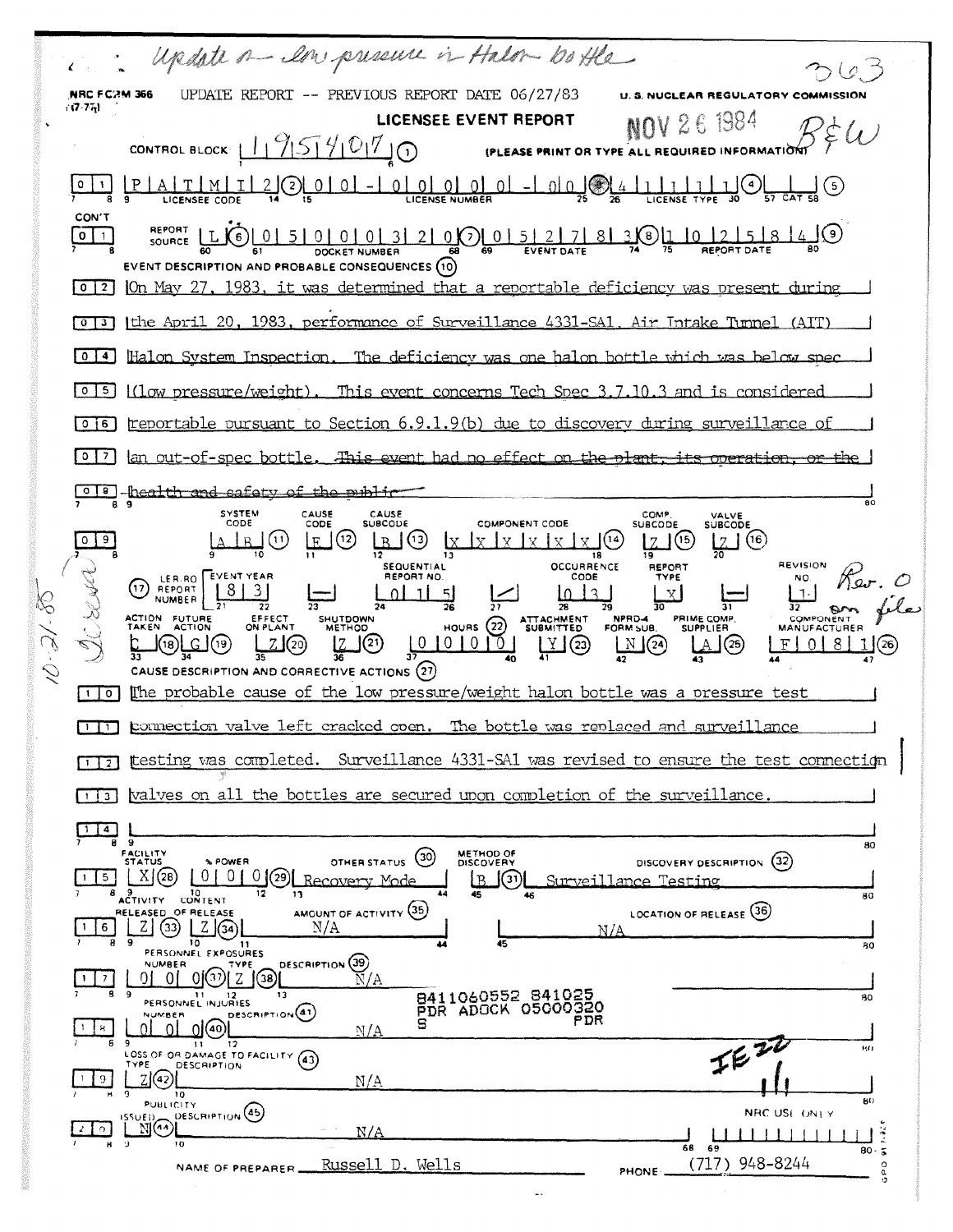### I, EXPLANATION OF THE OCCURRENCE

A condition considered thirty (30) day reportable under Technical Specification 6.9.1.9(b) was determined to exist on May 27, 1983.

On April 20, 1983, during the performance of Surveillance Procedure 4331-SA1, "Air Intake Tunnel Halon System Inspection, one of the halon bottles was found to be out-of-specification for pressure and weight. The halon bottle is located in position El-5A and had a pressure of 22U psig and weight of 90 lbs. (vs. minimums of 240 psig and 95 lbs., respectively). The bottle was replaced, the surveillance completed, and the halon system returned to service on April 21, 1983. With the identified deficiency of an out-of-spec halon bottle, this event became reportable pursuant to Technical Specification 6.9.1.9(b) due to an equipment failure resulting in entry into the Action Statement of Technical Specification 3.7.10.3.

However, during the Operations' Department review, the Shift Supervisor failed to generate an Incident/Event Report (IER) for evaluation of the cleared surveillance deficiency (out-of-spec halon) bottle). The failure to generate an IER resulted in the non-timely determination of reportability. An IER was generated on May 27, 1983, by the Fire Protection Engineer and the necessary reportability determination was then accomplished.

#### 2. CAUSE OF THE OCCURRENCE

Since the halon bottle in position EI-5A was within specification for pressure and weight during previous surveillances, it was believed that either the bottle or its fittings developed a leak. However, an examination by the bottle's manufacturer could not determine any mechanical reason for the leakage. Since the bottle had not previously shown a history of leakage, this tends to confirm the manufacturer's findings. Therefore, the most likely cause of this event was a pressure test connection valve left cracked open after that portion of the surveillance was completed.

#### 3. CIRCUMSTANCES SURROUNDING THE OCCURRENCE

At the time of the occurrence, the Unit 2 facility was in a long-term cold shutdown state. The reactor decay heat was being removed via loss to ambient. Throughout the event there was no effect on the Reactor Coolant System or the core.

### 4. CORRECTIVE ACTIONS TAKEN OR TO BE TAKEN

Immediate - On April 20, 1983, the El-5A bottle was confirmed to be both low in pressure and halon weight and subsequently was replaced with a spare bottle that was within specifications.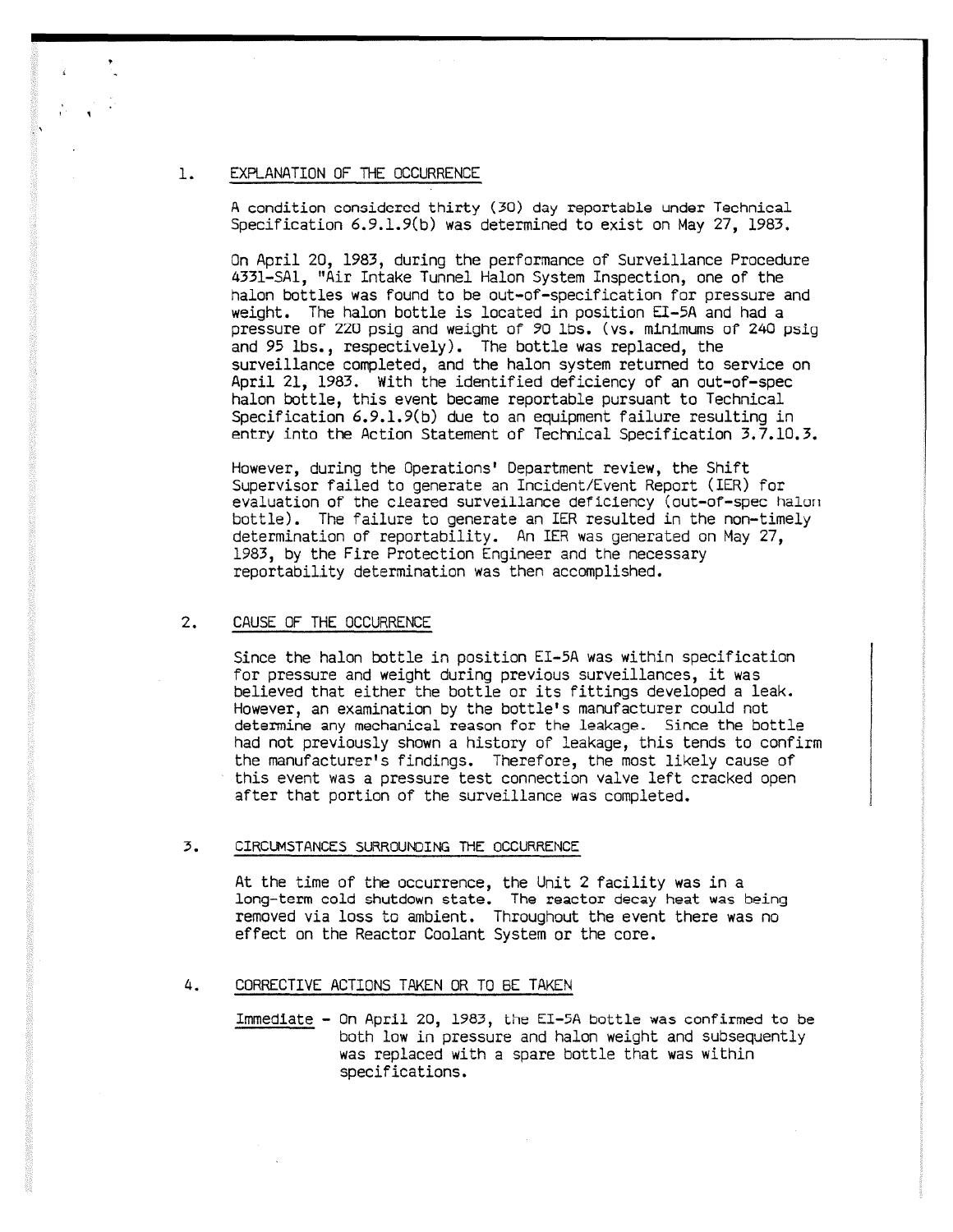Long-Term - The Shift Foreman/Supervisors received clarification/reinforcement, by memorandum, of the requirements for initiating an IER regarding deficiencies and exceptions on Technical Specification related surveillance testing. Surveillance Procedure 4331-SA1 was revised on August 3, 1984, to ensure the test connection valves on all the bottles are tightly shut upon completion of the surveillance.

# 5. COMPONENT FAILURE DATA

 $\sim 10$ 

Halon bottle with fittings manufactured by Fenwal. Fenwal Bottle Model No. 92022-6; Extinguisher 30L-HRD.